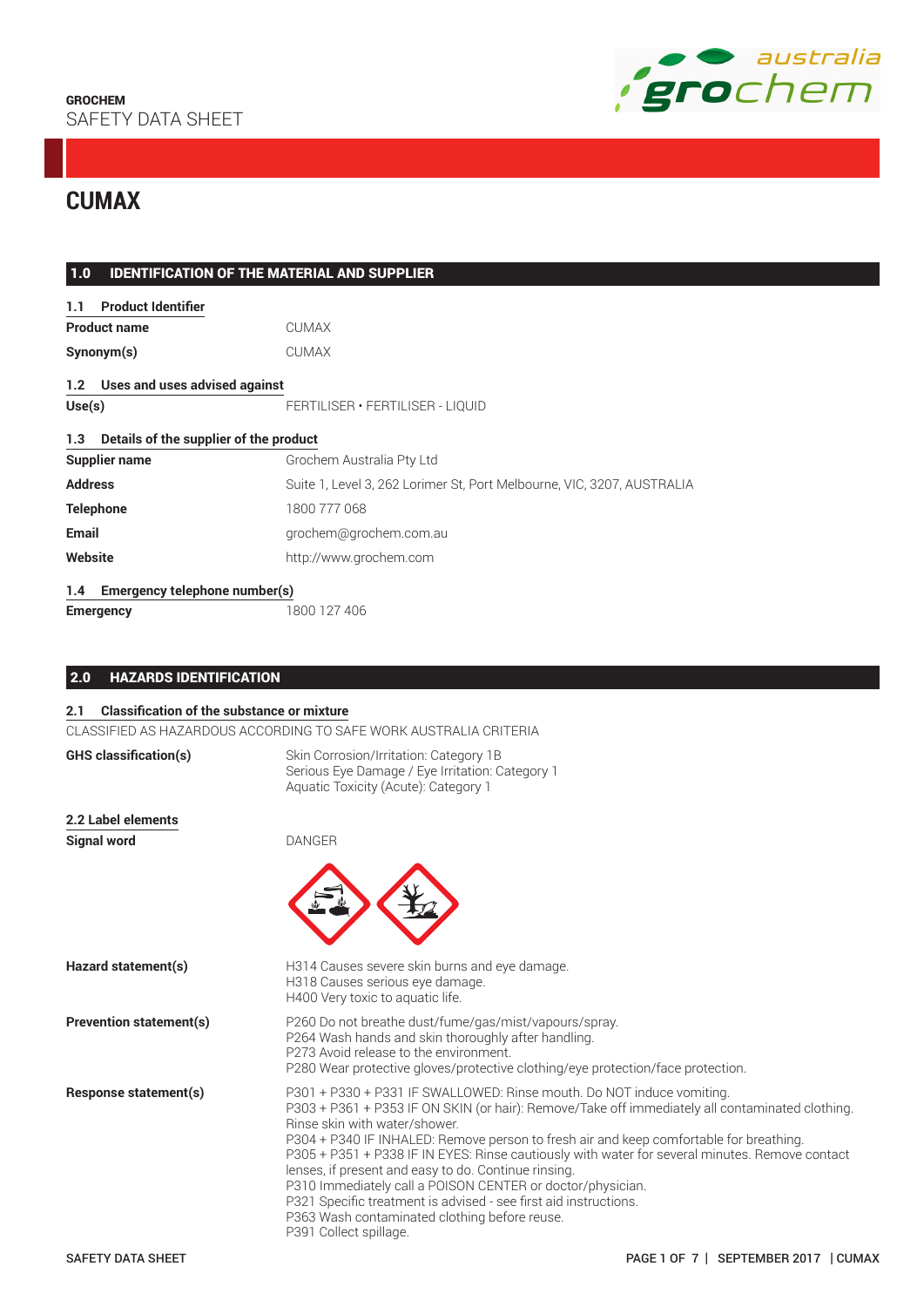

**Storage statement(s)** P405 Store locked up.

**Disposal statement(s)** P501 Dispose of contents/container in accordance with relevant regulations.

**2.3 Other hazards** No information provided.

# 3.0 COMPOSITION/ INFORMATION ON INGREDIENTS

| 3.1<br><b>Substances / Mixtures</b> |                          |           |           |
|-------------------------------------|--------------------------|-----------|-----------|
| Ingredient                          | CAS Number               | EC Number | Content   |
| ADDITIVE(S)                         | $\overline{\phantom{a}}$ |           | Remainder |
| ETHANOLAMINE                        | 141-43-5                 | 205-483-3 | $<15\%$   |
| PROPRIETARY INGREDIENT(S)           | $\overline{\phantom{a}}$ |           | 9 to 12%  |

4.0 FIRST AID MEASURES

| <b>Description of first aid measures</b><br>4.1 |                                                                                                                                                                                                                  |
|-------------------------------------------------|------------------------------------------------------------------------------------------------------------------------------------------------------------------------------------------------------------------|
| Eye                                             | If in eyes, hold eyelids apart and flush continuously with running water. Continue flushing until advised<br>to stop by a Poisons Information Centre, a doctor, or for at least 15 minutes.                      |
| <b>Inhalation</b>                               | If inhaled, remove from contaminated area. To protect rescuer, use a Type A (Organic vapour)<br>respirator or an Air-line respirator (in poorly ventilated areas). Apply artificial respiration if not breathing |
| <b>Skin</b>                                     | If skin or hair contact occurs, remove contaminated clothing and flush skin and hair with running<br>water. Continue flushing with water until advised to stop by a Poisons Information Centre or a doctor.      |
| <b>Ingestion</b>                                | For advice, contact a Poisons Information Centre on 13 11 26 (Australia Wide) or a doctor (at once). If<br>swallowed do not induce vomiting.                                                                     |
| <b>First aid facilities</b>                     | Eye wash facilities and safety shower should be available.                                                                                                                                                       |

### **4.2 Most important symptoms and effects, both acute and delayed**

Ethanolamine is irritating to eyes, skin, and the respiratory tract. Over exposure may result in CNS depression and liver/kidney damage. Persons suffering from asthma, pre-existing skin disorders, or impaired liver, kidney, or pulmonary function may be more susceptible to the effects of exposure.

#### **4.3 Immediate medical attention and special treatment needed**

Treat symptomatically.

# 5.0 FIRE FIGHTING MEASURES

### **5.1 Extinguishing media**

Use an extinguishing agent suitable for the surrounding fire.

# **5.2 Special hazards arising from the substance or mixture**

Non flammable. May evolve toxic gases (carbon/ nitrogen oxides, amines, ammonia, hydrocarbons) when heated to decomposition.

### **5.3 Advice for firefighters**

Evacuate area and contact emergency services. Toxic gases may be evolved in a fire situation. Remain upwind and notify those downwind of hazard. Wear full protective equipment including Self Contained Breathing Apparatus (SCBA) when combating fire. Use waterfog to cool intact containers and nearby storage areas.

### **5.4 Hazchem code**

2X

2 Fine Water Spray.

X Wear liquid-tight chemical protective clothing and breathing apparatus. Contain spill and run-off.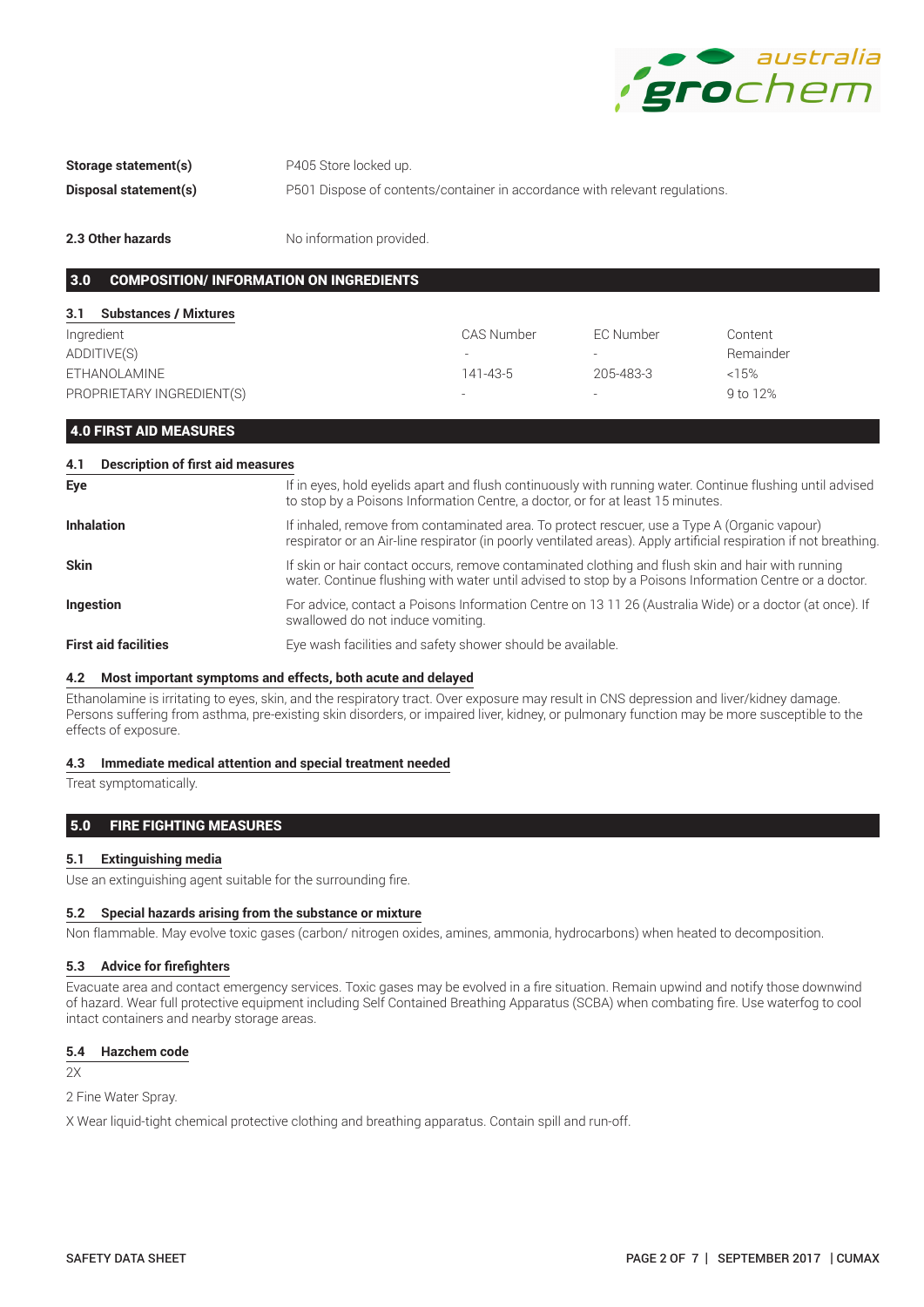# 6.0 ACCIDENTAL RELEASE MEASURES

### **6.1 Personal precautions, protective equipment and emergency procedures**

Wear Personal Protective Equipment (PPE) as detailed in section 8 of the SDS. Clear area of all unprotected personnel. Ventilate area where possible. Contact emergency services where appropriate.

### **6.2 Environmental precautions**

Prevent product from entering drains and waterways.

# **6.3 Methods of cleaning up**

Contain spillage, then cover / absorb spill with non-combustible absorbent material (vermiculite, sand, or similar), collect and place in suitable containers for disposal.

# **6.4 Reference to other sections**

See Sections 8 and 13 for exposure controls and disposal.

# 7.0 HANDLING AND STORAGE

# **7.1 Precautions for safe handling**

Before use carefully read the product label. Use of safe work practices are recommended to avoid eye or skin contact and inhalation. Observe good personal hygiene, including washing hands before eating. Prohibit eating, drinking and smoking in contaminated areas.

### **7.2 Conditions for safe storage, including any incompatibilities**

Store in a cool, dry, well ventilated area, removed from incompatible substances, heat or ignition sources and foodstuffs. Ensure containers are adequately labelled, protected from physical damage and sealed when not in use.

# **7.3 Specific end use(s)**

No information provided.

# 8.0 EXPOSURE CONTROLS/PERSONAL PROTECTION

#### **8.1 Control parameters**

**Exposure standards** Ingestion may result in burns of the mouth and throat, as well as a danger of perforation of the oesophagus and the stomach.

### **Exposure standards**

| Ingredients  | Reference |     | <b>TWA</b>        | <b>STEL</b> |                   |
|--------------|-----------|-----|-------------------|-------------|-------------------|
|              |           | ppm | ma/m <sup>3</sup> | ppm         | ma/m <sup>3</sup> |
| Ethanolamine | SWA (AUS) |     | ن .               |             |                   |

**Biological limits** No biological limit values have been entered for this product.

#### **8.2 Exposure controls**

**Engineering controls Avoid inhalation. Use in well ventilated areas. Where an inhalation risk exists, mechanical extraction** ventilation is recommended. Maintain vapour levels below the recommended exposure standard.

#### **PPE**

| Eye / Face  | Wear splash-proof goggles.                                                                            |
|-------------|-------------------------------------------------------------------------------------------------------|
| Hands       | Wear PVC or rubber gloves.                                                                            |
| Body        | Wear coveralls.                                                                                       |
| Respiratory | Where an inhalation risk exists, wear a Type A (Organic vapour) respirator or an Air-line respirator. |

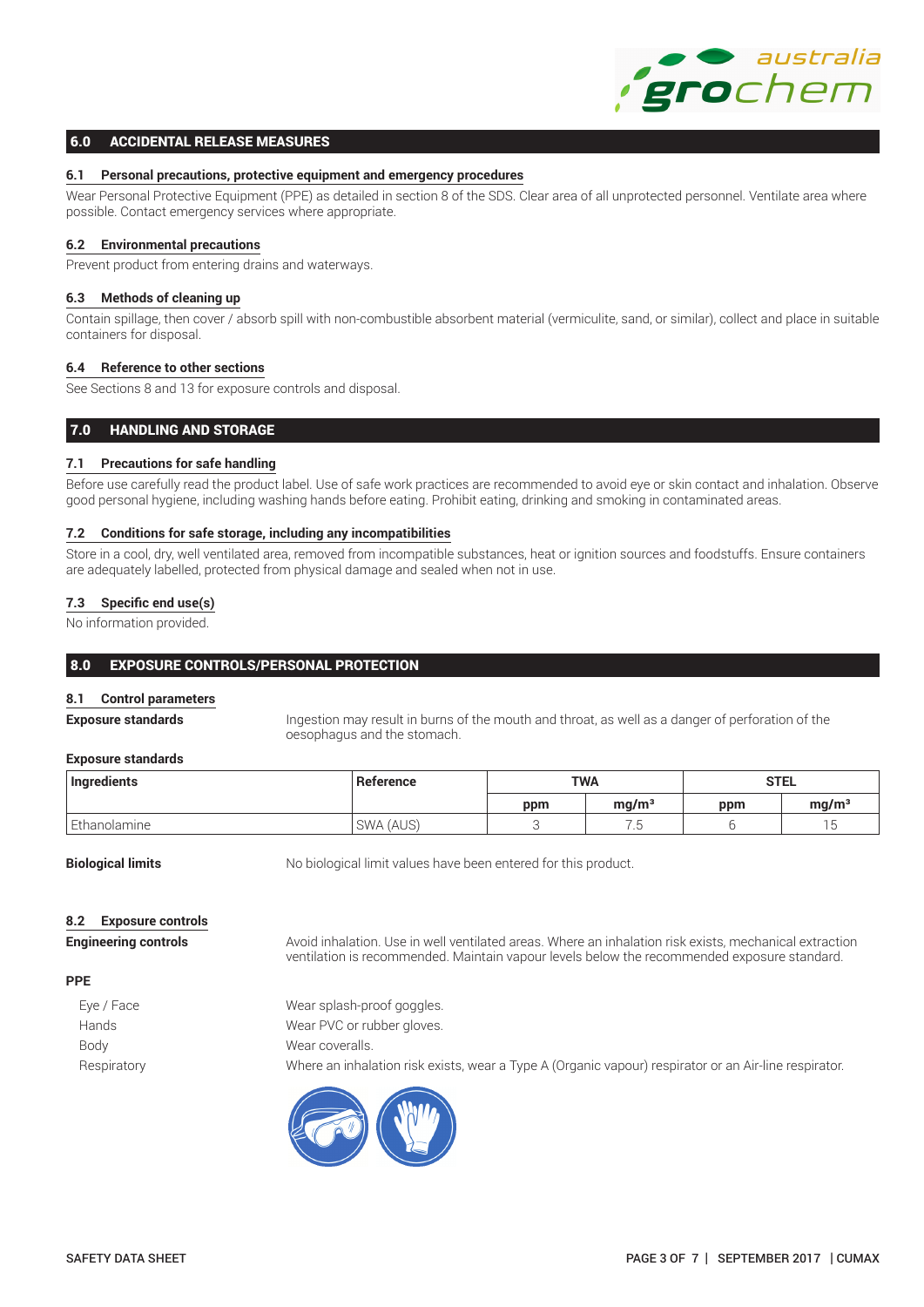

# 9.0 PHYSICAL AND CHEMICAL PROPERTIES

# **9.1 Information on basic physical and chemical properties**

| Appearance                | DARK BLUE LIQUID      |
|---------------------------|-----------------------|
| Odour                     | <b>FRUITY ODOUR</b>   |
| Flammability              | <b>NON FLAMMABLE</b>  |
| Flash point               | NOT RELEVANT          |
| Boiling point             | NOT AVAILABLE         |
| Melting point             | <b>NOT AVAILABLE</b>  |
| Evaporation rate          | <b>NOT AVAILABLE</b>  |
| рH                        | 9 to 10 (1% solution) |
| Vapour density            | NOT AVAILABLE         |
| Specific gravity          | <b>NOT AVAILABLE</b>  |
| Solubility (water)        | <b>SOLUBLE</b>        |
| Vapour pressure           | NOT AVAILABLE         |
| Upper explosion limit     | NOT RELEVANT          |
| Lower explosion limit     | NOT RELEVANT          |
| Partition coefficient     | NOT AVAILABLE         |
| Autoignition temperature  | <b>NOT AVAILABLE</b>  |
| Decomposition temperature | NOT AVAILABLE         |
| Viscosity                 | NOT AVAILABLE         |
| Explosive properties      | <b>NOT AVAILABLE</b>  |
| Oxidising properties      | <b>NOT AVAILABLE</b>  |
| Odour threshold           | <b>NOT AVAILABLE</b>  |
| 9.2 Other information     |                       |
| <b>Relative density</b>   | 1.11 to 1.12 @ 20°C   |

# 10.0 STABILITY AND REACTIVITY

#### **10.1 Reactivity**

Carefully review all information provided in sections 10.2 to 10.6.

# **10.2 Chemical stability**

Stable under recommended conditions of storage.

# **10.3 Possibility of hazardous reactions**

Hazardous polymerization is not expected to occur.

#### **10.4 Conditions to avoid**

Avoid heat, sparks, open flames and other ignition sources.

#### **10.5 Incompatible materials**

Incompatible with oxidising agents (e.g. hypochlorites), acids (e.g. nitric acid) and nitrites (possibly forming carcinogenic nitrosamines).

#### **10.6 Hazardous decomposition products**

May evolve toxic gases (carbon/ nitrogen oxides, amines, ammonia, hydrocarbons) when heated to decomposition.

# 11.0 TOXICOLOGICAL INFORMATION

#### **11.1 Information on toxicological effects**

**Acute toxicity** Ingestion may result in burns of the mouth and throat, as well as a danger of perforation of the oesophagus and the stomach.

#### **Information available for the ingredient(s):**

|                          | Ingredient          | <b>Oral Toxicity (LD50)</b>                                                                            | <b>Dermal Toxicity (LD50)</b> | <b>Inhalation Toxicity (LC50)</b> |
|--------------------------|---------------------|--------------------------------------------------------------------------------------------------------|-------------------------------|-----------------------------------|
|                          | <b>ETHANOLAMINE</b> | 1089 mg/kg (rat)                                                                                       | 1025 mg/kg (rabbit)           | 2.45 mg/L/4hrs (rat,              |
| <b>Skin</b>              | burns.              | Causes burns. Contact may result in irritation, redness, pain, rash, dermatitis and possible severe    |                               |                                   |
| Eye                      | permanent damage.   | Causes burns. Contact may result in irritation, lacrimation, pain, redness, corneal burns and possible |                               |                                   |
| <b>SAFETY DATA SHEET</b> |                     |                                                                                                        | <b>PAGE 4 OF 7  </b>          | SEPTEMBER 2017<br><b>CUMAX</b>    |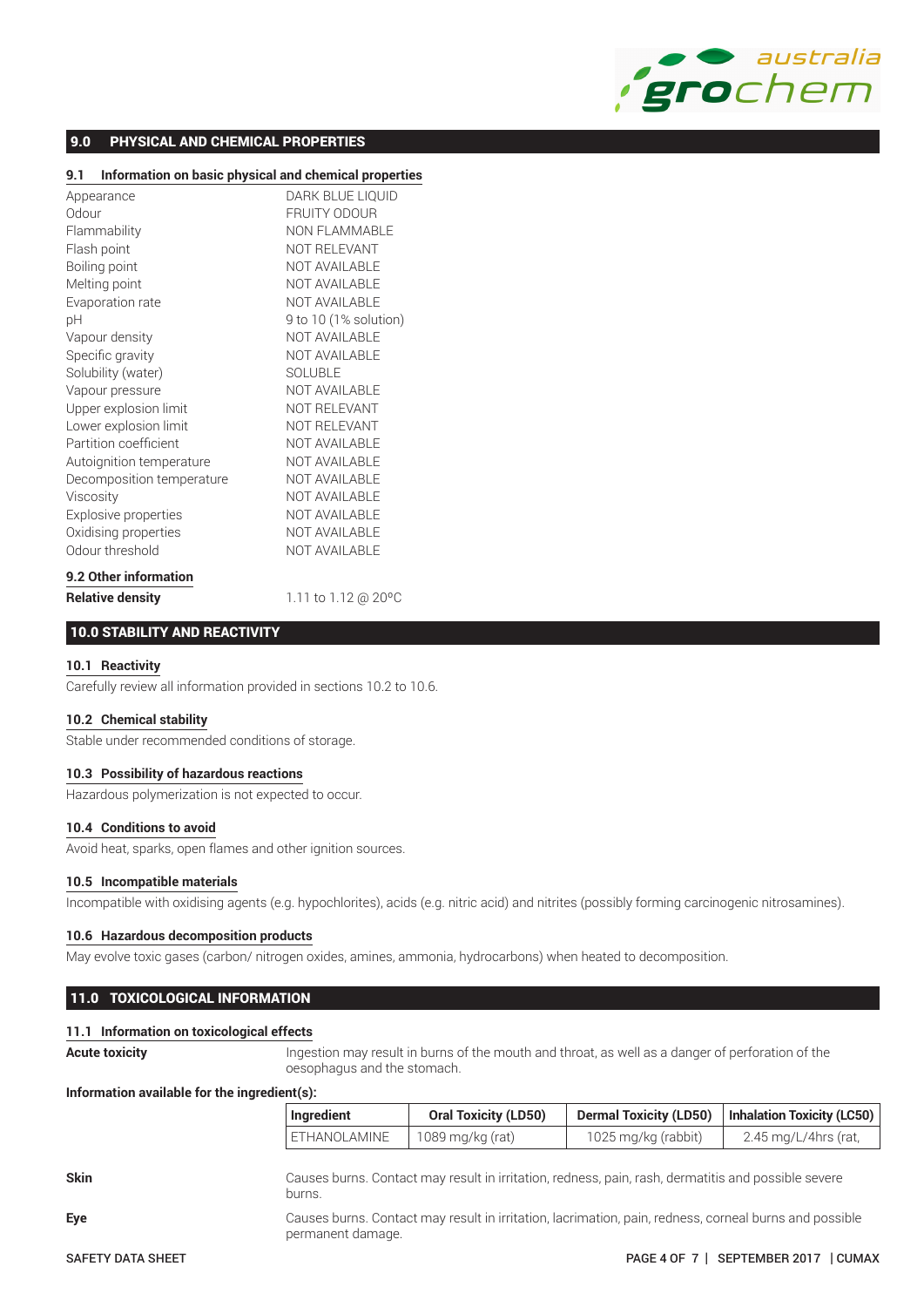

| <b>Sensitisation</b>     | Not classified as causing skin or respiratory sensitisation.                                                                                                                                                                                               |
|--------------------------|------------------------------------------------------------------------------------------------------------------------------------------------------------------------------------------------------------------------------------------------------------|
| <b>Mutagenicity</b>      | Insufficient data available to classify as a mutagen.                                                                                                                                                                                                      |
| <b>Carcinogenicity</b>   | Insufficient data available to classify as a carcinogen.                                                                                                                                                                                                   |
| Reproductive             | Insufficient data available to classify as a reproductive toxin.                                                                                                                                                                                           |
| $STOT - single exposure$ | Over exposure may result in irritation of the nose and throat, coughing and headache. High level<br>exposure may result in nausea, dizziness and drowsiness.                                                                                               |
| STOT - repeated exposure | Over exposure may result in CNS depression and liver/kidney damage. Persons suffering from asthma,<br>pre-existing skin disorders, or impaired liver, kidney, or pulmonary function may be more susceptible to<br>the effects of exposure to ethanolamine. |
| <b>Aspiration</b>        | Not classified as causing aspiration.                                                                                                                                                                                                                      |

# 12.0 ECOLOGICAL INFORMATION

### **12.1 Toxicity**

Very toxic to aquatic life.

# **12.2 Persistence and degradability**

No information provided.

### **12.3 Bioaccumulative potential**

No information provided.

### **12.4 Mobility in soil**

No information provided.

### **12.5 Other adverse effects**

If released to the atmosphere ethanolamine is expected to exist almost entirely in the vapour phase. Expected to be removed by reaction with photochemically generated hydroxyl radicals and precipitation. If spilt on soil may leach into groundwater. Expected to biodegrade fairly rapidly following acclamation. Bioconcentration is not expected to be important environmental fate processes.

# 13.0 DISPOSAL CONSIDERATIONS

# **13.1 Waste treatment methods**

**Waste disposal** For small amounts, absorb with sand, vermiculite or similar and dispose of to an approved landfill site. For large quantities, contact the manufacturer/supplier for additional information. Prevent contamination of drains and waterways as aquatic life may be threatened and environmental damage may result.

**Legislation Dispose of in accordance with relevant local legislation.** 

# 14.0 TRANSPORT INFORMATION

**CLASSIFIED AS A DANGEROUS GOOD BY THE CRITERIA OF THE ADG CODE**



|                                    | <b>LAND TRANSPORT</b><br>(ADG)                                                         | <b>SEA TRANSPORT</b><br>(IMDG / IMO)                                                   | <b>AIR TRANSPORT</b><br>(IATA / ICAO)                                                  |
|------------------------------------|----------------------------------------------------------------------------------------|----------------------------------------------------------------------------------------|----------------------------------------------------------------------------------------|
| 14.1 UN Number                     | 2735                                                                                   | 2735                                                                                   | 2735                                                                                   |
| 14.2 Proper Shipping Name          | AMINES. LIQUID.<br>CORROSIVE.<br>N.O.S. or POLYAMINES,<br>LIOUID.<br>CORROSIVE, N.O.S. | AMINES, LIQUID.<br>CORROSIVE.<br>N.O.S. or POLYAMINES,<br>LIOUID.<br>CORROSIVE, N.O.S. | AMINES, LIQUID,<br>CORROSIVE.<br>N.O.S. or POLYAMINES,<br>LIOUID.<br>CORROSIVE, N.O.S. |
| <b>14.3 Transport Hazard Class</b> |                                                                                        |                                                                                        |                                                                                        |
| <b>14.4 Packing Group</b>          |                                                                                        |                                                                                        |                                                                                        |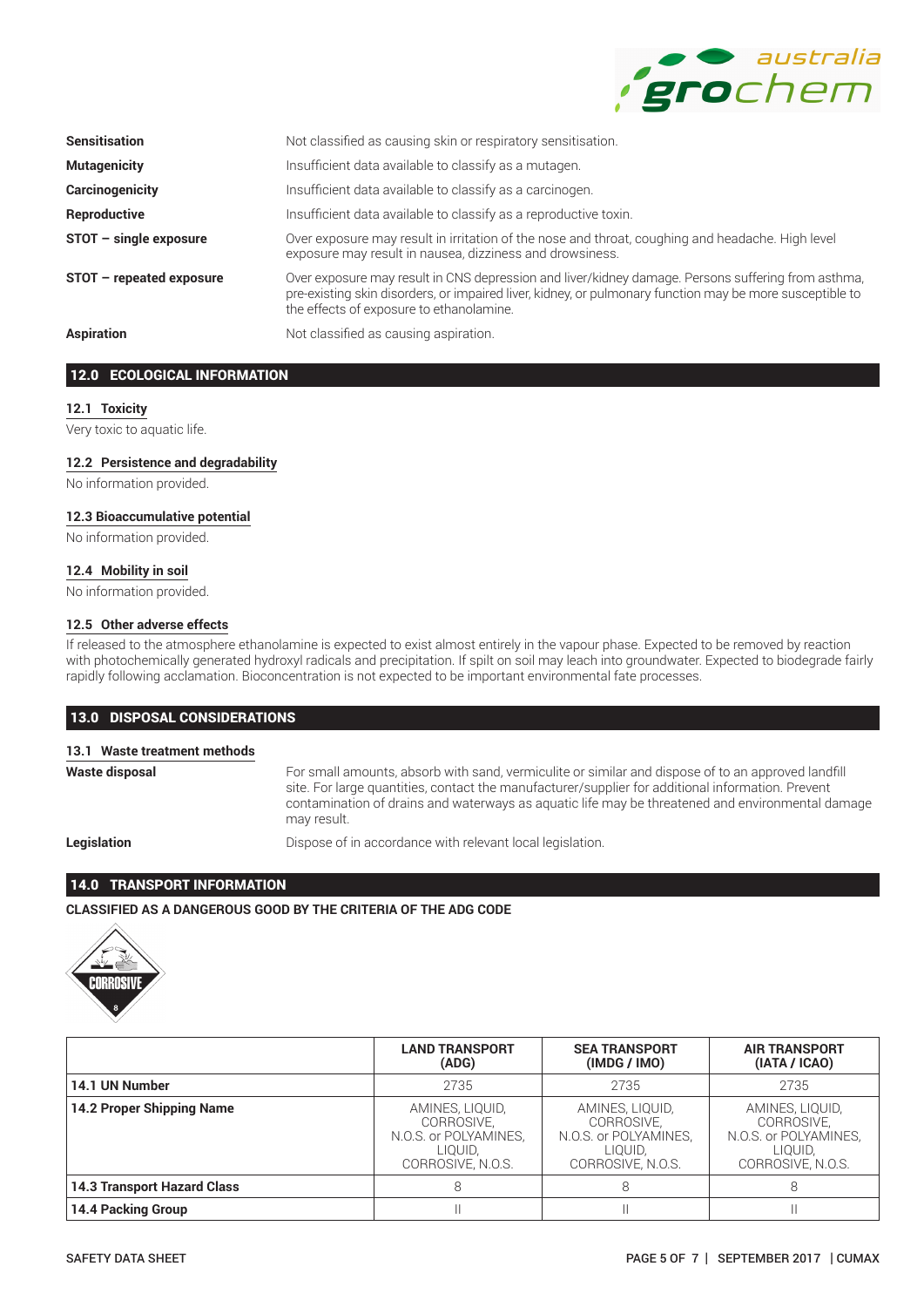

### **14.5 Environmental hazards**

Marine Pollutant

# **14.6 Special precautions for user**

| Hazchem code | 2x       |
|--------------|----------|
| <b>GTEPG</b> | 8A1      |
| <b>EMS</b>   | F-A, S-B |

# 15.0 REGULATORY INFORMATION

|                        | 15.1 Safety, health and environmental regulations/legislation specific for the substance or mixture                                                                                                                                                                                                                                                                                                                                                                                       |
|------------------------|-------------------------------------------------------------------------------------------------------------------------------------------------------------------------------------------------------------------------------------------------------------------------------------------------------------------------------------------------------------------------------------------------------------------------------------------------------------------------------------------|
| <b>Poison schedule</b> | Classified as a Schedule 5 (S5) Standard for the Uniform Scheduling of Medicines and Poisons<br>(SUSMP).                                                                                                                                                                                                                                                                                                                                                                                  |
| <b>Classifications</b> | Safework Australia criteria is based on the Globally Harmonised System (GHS) of Classification and<br>Labelling of Chemicals.                                                                                                                                                                                                                                                                                                                                                             |
|                        | The classifications and phrases listed below are based on the Approved Criteria for Classifying<br>Hazardous Substances [NOHSC: 1008(2004)].                                                                                                                                                                                                                                                                                                                                              |
| <b>Hazard codes</b>    | C Corrosive<br>N Dangerous for the environment<br>Xi Irritant                                                                                                                                                                                                                                                                                                                                                                                                                             |
| <b>Risk phrases</b>    | R34 Causes burns.<br>R41 Risk of serious damage to eyes.<br>R50 Very toxic to aquatic organisms.                                                                                                                                                                                                                                                                                                                                                                                          |
| <b>Safety phrases</b>  | S23 Do not breathe gas/fumes/vapour/spray (where applicable).<br>S24/25 Avoid contact with skin and eyes.<br>S26 In case of contact with eyes, rinse immediately with plenty of water and seek medical advice<br>S28 After contact with skin, wash immediately with plenty of water.<br>S36/37/39 Wear suitable protective clothing, gloves and eye/face protection.<br>S45 In case of accident or if you feel unwell seek medical advice immediately (show the label<br>where possible). |
| Inventory listing(s)   | AUSTRALIA: AICS (Australian Inventory of Chemical Substances)<br>All components are listed on AICS, or are exempt.                                                                                                                                                                                                                                                                                                                                                                        |

# 16.0 OTHER INFORMATION

# **Additional information**

EXPOSURE STANDARDS - TIME WEIGHTED AVERAGES:

Exposure standards are established on the premise of an 8 hour work period of normal intensity, under normal climatic conditions and where a 16 hour break between shifts exists to enable the body to eliminate absorbed contaminants. In the following circumstances, exposure standards must be reduced: Strenuous work conditions; hot, humid climates; high altitude conditions; extended shifts (which increase the exposure period and shorten the period of recuperation). RESPIRATORS: In general the use of respirators should be limited and engineering controls employed to avoid exposure. If respiratory equipment must be worn ensure correct respirator selection and training is undertaken. Remember that some respirators may be extremely uncomfortable when used for long periods. The use of air powered or air supplied respirators should be considered where prolonged or repeated use is necessary. PERSONAL PROTECTIVE EQUIPMENT GUIDELINES: The recommendation for protective equipment contained within this report is provided as a guide only. Factors such as form of product, method of application, working environment, quantity used, product concentration and the availability of engineering controls should be considered before final selection of personal protective equipment is made. HEALTH EFFECTS FROM EXPOSURE:

It should be noted that the effects from exposure to this product will depend on several factors including: form of product; frequency and duration of use; quantity used; effectiveness of control measures; protective equipment used and method of application. Given that it is impractical to prepare a report which would encompass all possible scenarios, it is anticipated that users will assess the risks and apply control methods where appropriate.